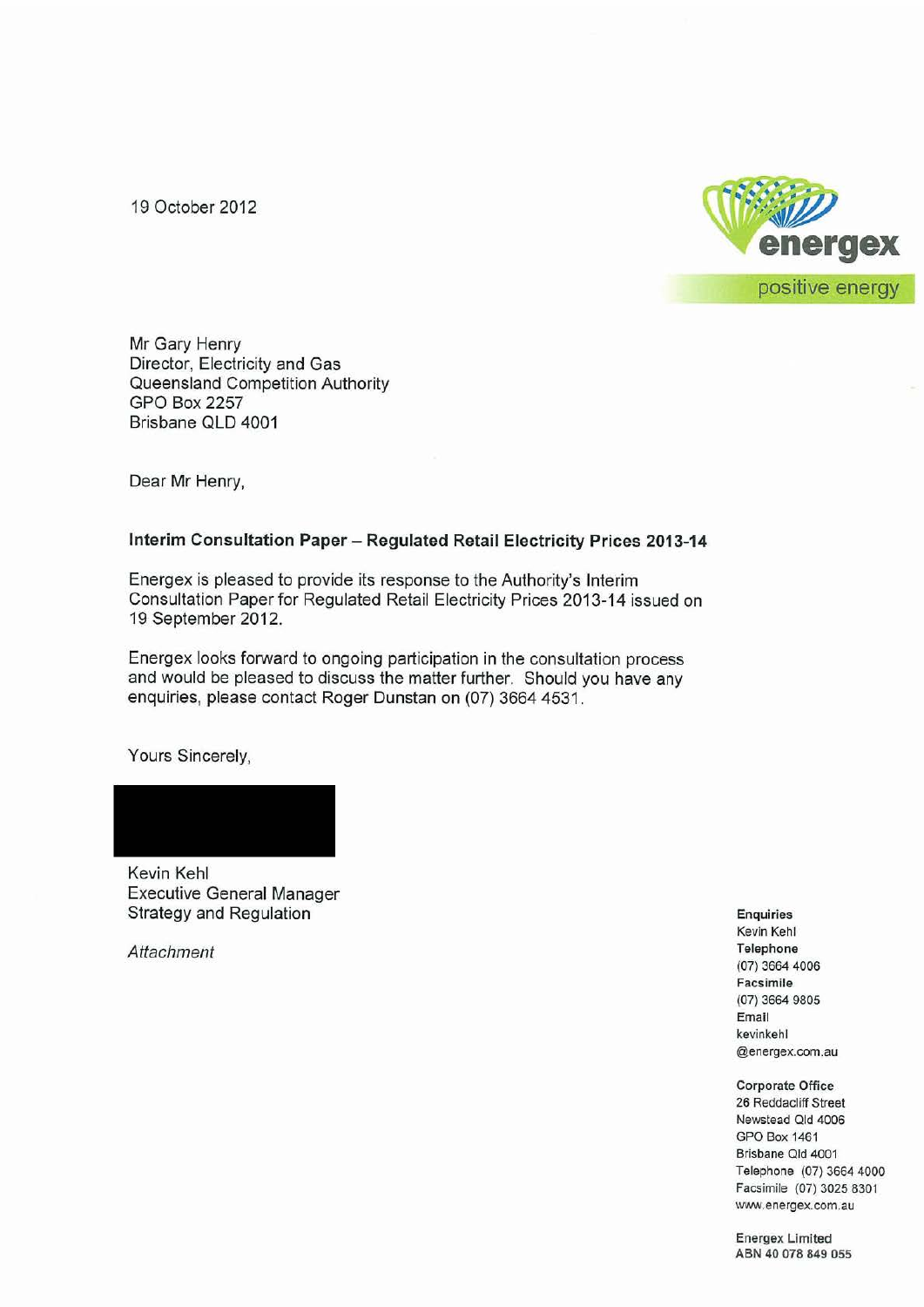Energex Limited

# **Regulated Retail Electricity Prices 2013/14**

' ' ' ' ' . . : " .. ·' ' ' . ' . : '' ~·

# **Response to Queensland Competition Authority** - Interim Consultation Paper

# 19 October 2012

E. 대학 출항



.<br>Windia 2014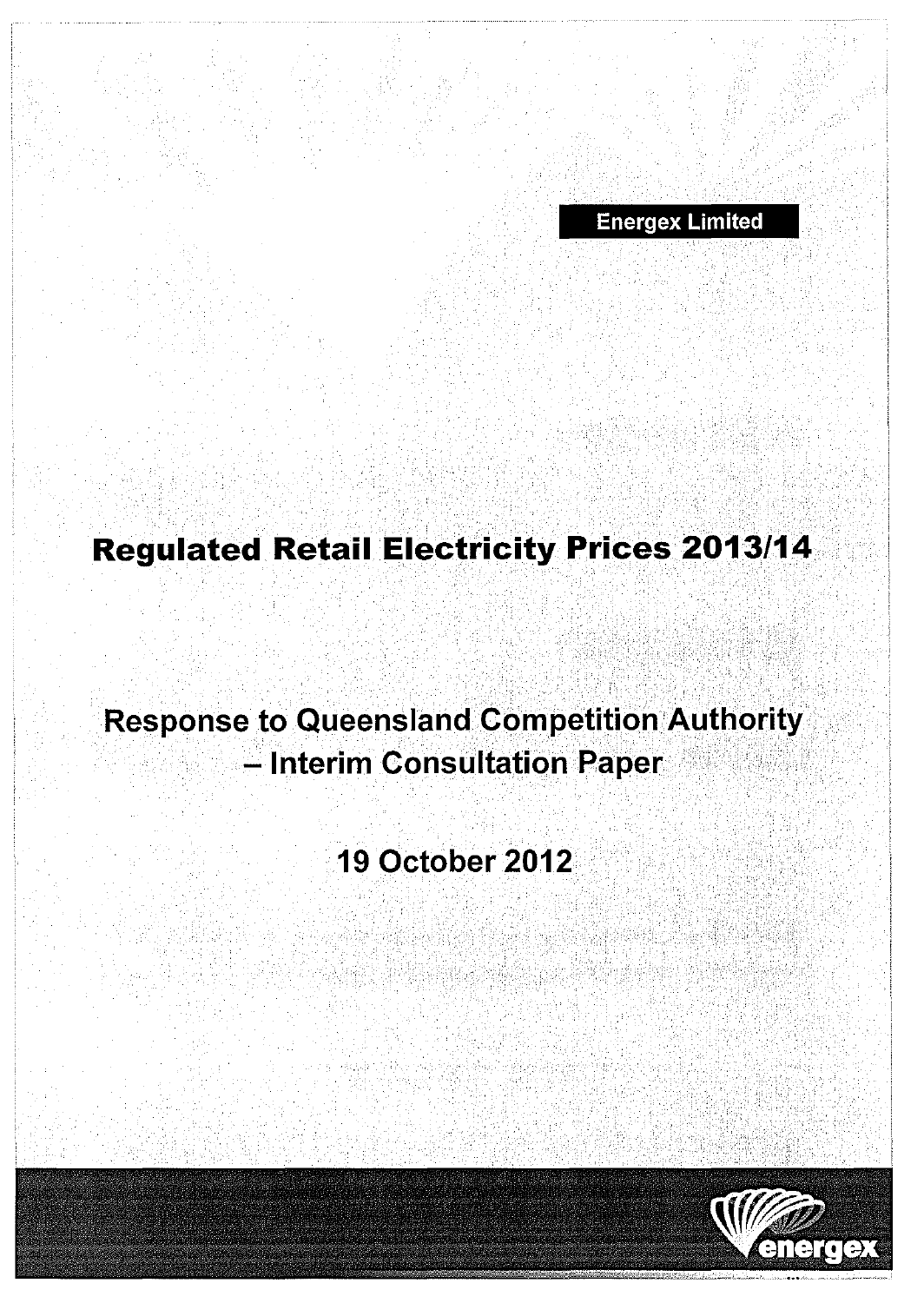

# **Table of contents**

| 1            | <b>INTRODUCTION</b>                                                  | 1                |
|--------------|----------------------------------------------------------------------|------------------|
| $\mathbf{2}$ | <b>EXECUTIVE SUMMARY</b>                                             | $\overline{2}$   |
| 3            | <b>RESPONSE TO SPECIFIC MATTERS RAISED IN THE TOR</b>                | $\boldsymbol{4}$ |
| 3.1          | $N + R$ cost build-up approach                                       | 4                |
| 3.2          | <b>Time of Use pricing</b>                                           | 4                |
|              | 3.2.1 Strategic use of ToU tariffs                                   | 5                |
| 3.3          | Network cost component                                               | 5                |
| 3.4          | <b>Transitional arrangements</b>                                     | 5                |
|              | 3.4.1 Tariff 11                                                      | 5                |
|              | 3.4.2 Existing obsolete tariffs & applying transitional arrangements | 6                |
| 4            | <b>RESPONSE TO OTHER MATTERS RAISED IN THE TOR</b>                   | $\overline{7}$   |
| 4.1          | Period of delegation                                                 | $\overline{7}$   |
| 4.2          | Cost of service provision                                            | $\overline{7}$   |
| 4.3          | <b>Consultation timeframes</b>                                       | $\overline{7}$   |
| 5            | ADDITIONAL MATTERS FOR CONSIDERATION                                 | 10               |
| 5.1          | <b>Capability of existing metering</b>                               | 10               |
| 5.2          | <b>Consumer understanding of tariffs</b>                             | 10               |
| 6            | <b>GLOSSARY</b>                                                      | 13               |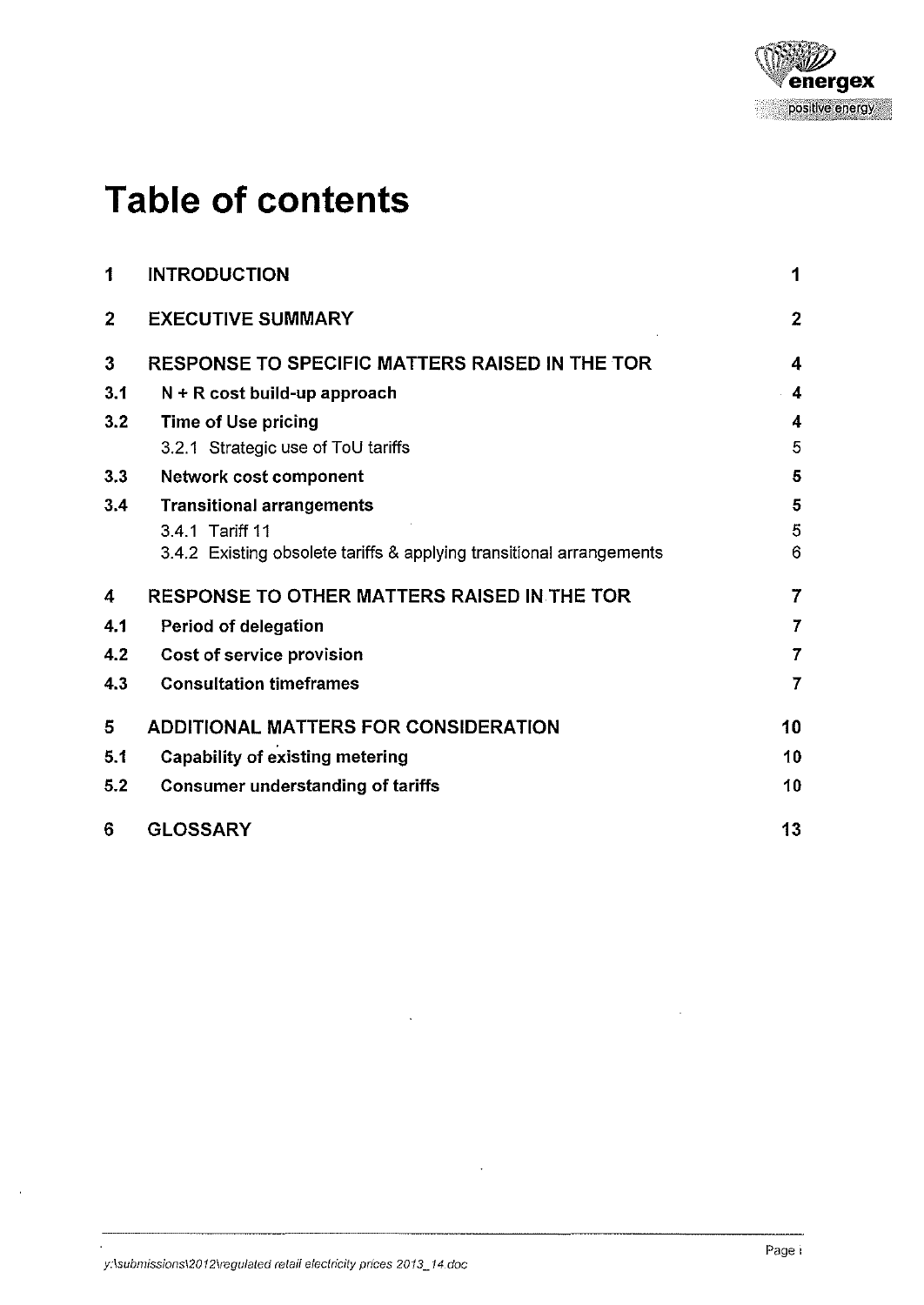

## **1 Introduction**

Energex Limited (Energex) welcomes the opportunity provided by the Queensland Competition Authority (the Authority) to submit comments in response to its Interim Consultation Paper on Regulated Retail Electricity Prices 2013114 (Interim Paper).

Energex fully supports a robust and consultative approach to electricity pricing reform and looks forward to participating in the Authority's Public Consultation Process. Obtaining the understanding and support of consumers in our distribution area is a major consideration for Energex when reviewing tariffs and implementing reforms.

Energex's submission focuses·on informing the Authority of matters considered to be relevant to the Authority's task of setting regulated retail electricity prices for 2013114 and beyond, including subsequent years of its Delegation in accordance with the provisions of its Terms of Reference (ToR). Energex's comments focus on the treatment of network costs with regard to the matters outlined in the ToR, specifically regarding Tariff 11 transitional arrangements, Time of Use (TaU) pricing and consultation timeframes. Further, there are also comments on specific and other matters raised in the ToR and some additional matters Energex wishes the Authority to consider.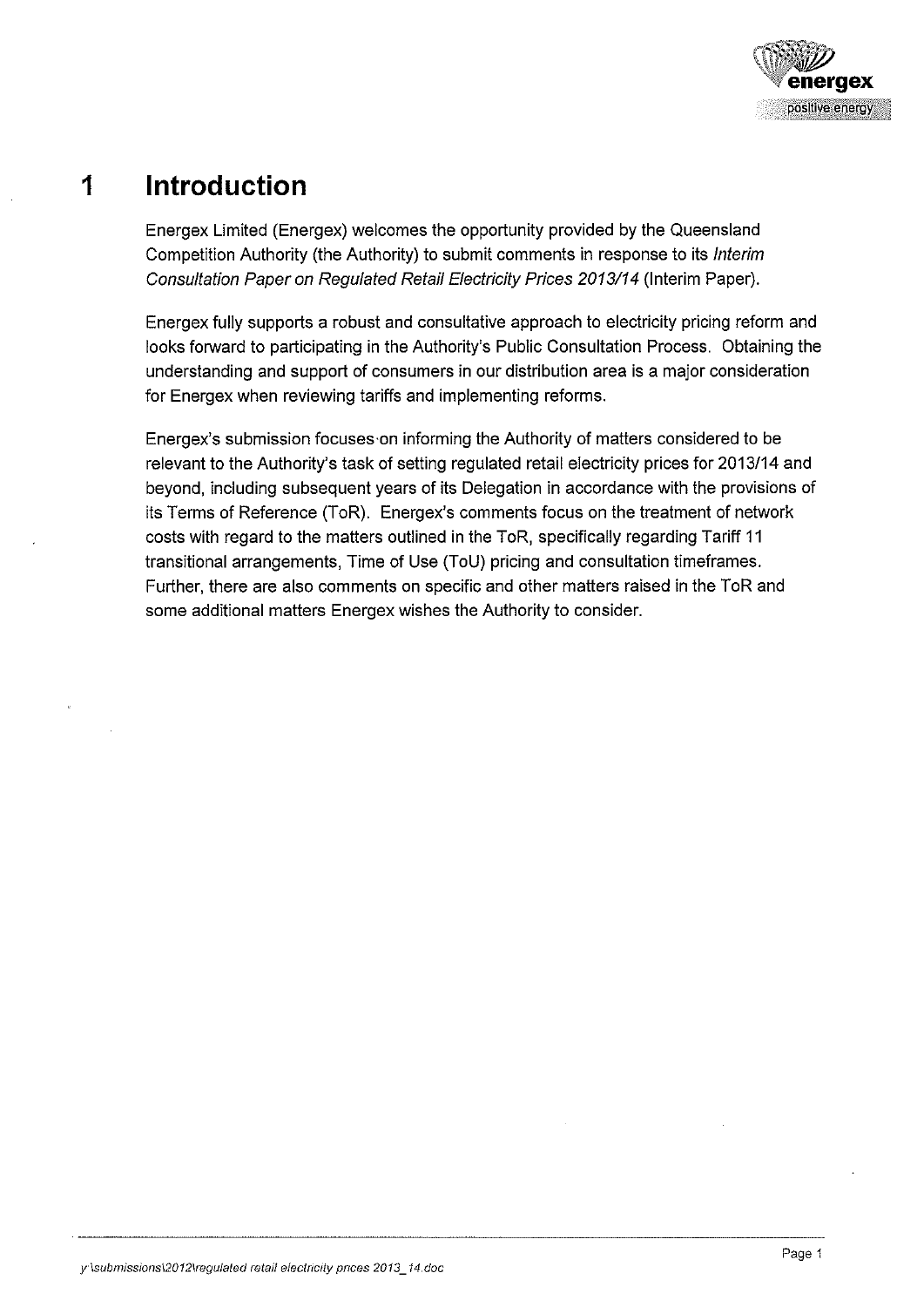

## **2 Executive Summary**

Energex is committed to delivering safe, reliable and affordable electricity to South East Queensland electricity consumers in a commercial environment that recognises the need to balance consumer outcomes with effective risk and price management.

As an electricity Distribution Network Service Provider (DNSP) operating in the National Electricity Market (NEM), the challenge for Energex is meeting peak demand while recovering its approved revenue via tariff prices. Ensuring sufficient network capacity to meet demand placed on the network during peak periods without impacting excessively on electricity prices continues to pose a significant challenge for Energex.

The Authority's ToR requires it to consider the actual costs of making, producing and supplying electricity. Demand during the peak period drives network investment and augmentation.

Due to the legacy nature of the notified tariffs, the pricing signals are not truly costreflective of a consumer's impact on the network; however, the Network plus Retail (N+R) cost-stack pricing approach introduced on 1 July 2012 is an improvement on the previous pricing approach. Ensuring cost-reflectivity in the calculation of the 'R' component of prices will complement the network tariffs to ensure that consumers' total electricity costs reflect the real and total cost of their service provision.

Energex network prices are approved by the Australian Energy Regulator (AER) on an annual basis and must comply with Chapter 6 (section 6.18) of the National Electricity Rules (the Rules). Energex's network tariff structure and prices included in Energex's Annual Pricing Proposal is available on the AER website.

Network prices generally comprise approximately 50 percent of the final retail tariff for small consumers and are calculated based on Energex's cost of supply and consumer demand in terms of capacity, security and supply reliability. These prices seek to recover the cost of distribution and transmission network services through a cost reflective, combined Network Use of System (NUoS) charge. Under the N+R approach, this NUoS charge becomes Energex's 'N'.

Energex supports continuing the use of the N+R approach for setting regulated retail electricity prices. By allowing the direct pass through of Energex's 'N' for residential and small business consumers, Energex is in a position to send a price signal that is costreflective and can be preserved in the final regulated tariff offering to ensure demand management benefits intended to be achieved through strong signalling can be realised.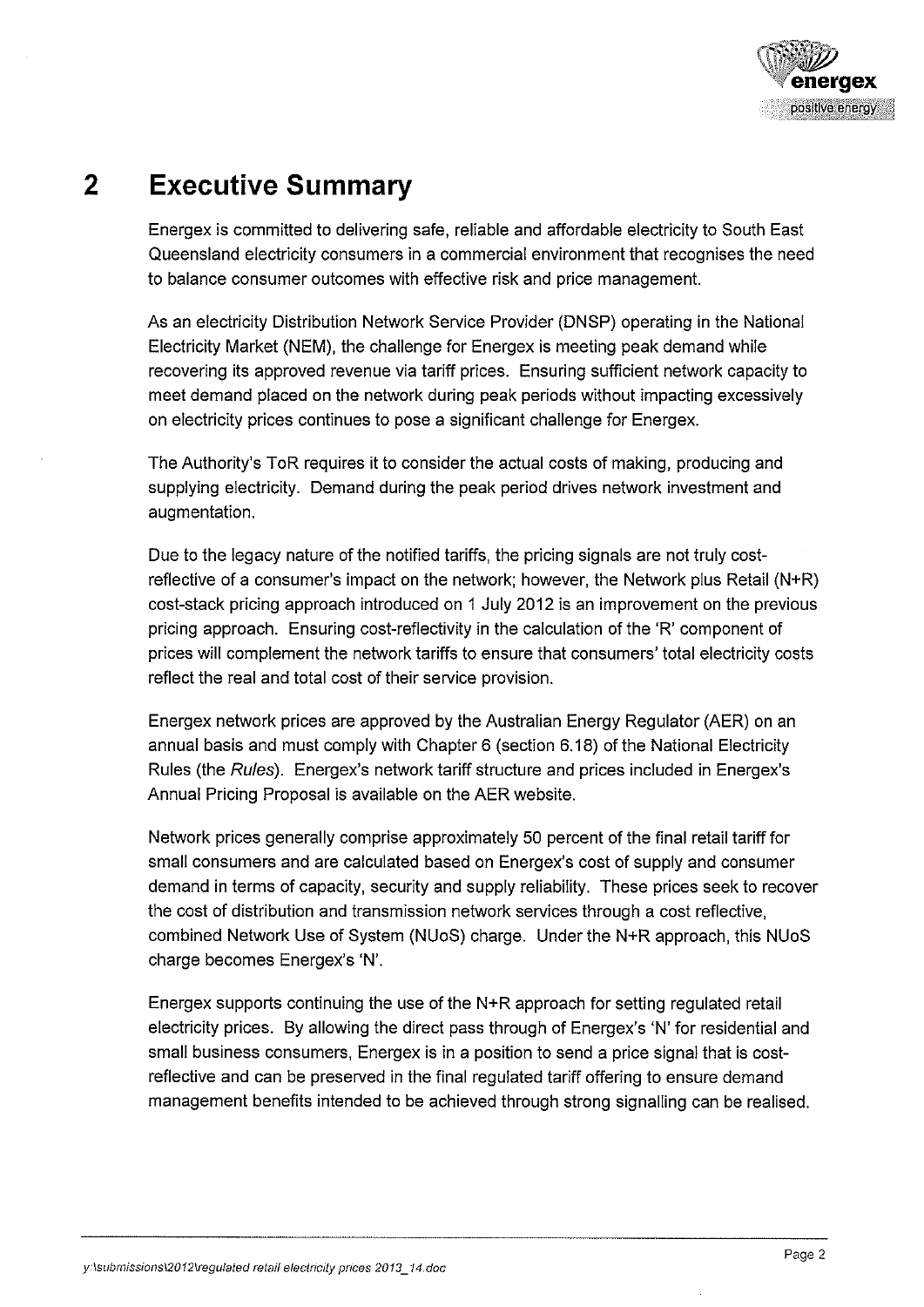

Energex is of the view that sending cost-reflective price signals to consumers regarding their network usage will provide significant benefits by encouraging consumers to minimise demand during peak times, thereby reducing the total cost of delivering energy. Further, Energex supports the ToR's requirement for the Authority to progress the Residential Flat Rate Tariff, Tariff 11, towards cost-reflectivity and achieving this by 1 July 2015.

The Authority's ToR also requires consideration of TaU pricing with the view to encouraging consumers to switch to ToU tariffs and potentially reduce their energy consumption during peak times. With a long-term strategic goal of moving towards fullycost reflective tariffs for all consumers, Energex supports the progression towards more widely applied ToU tariffs as a first step in this process of incremental change.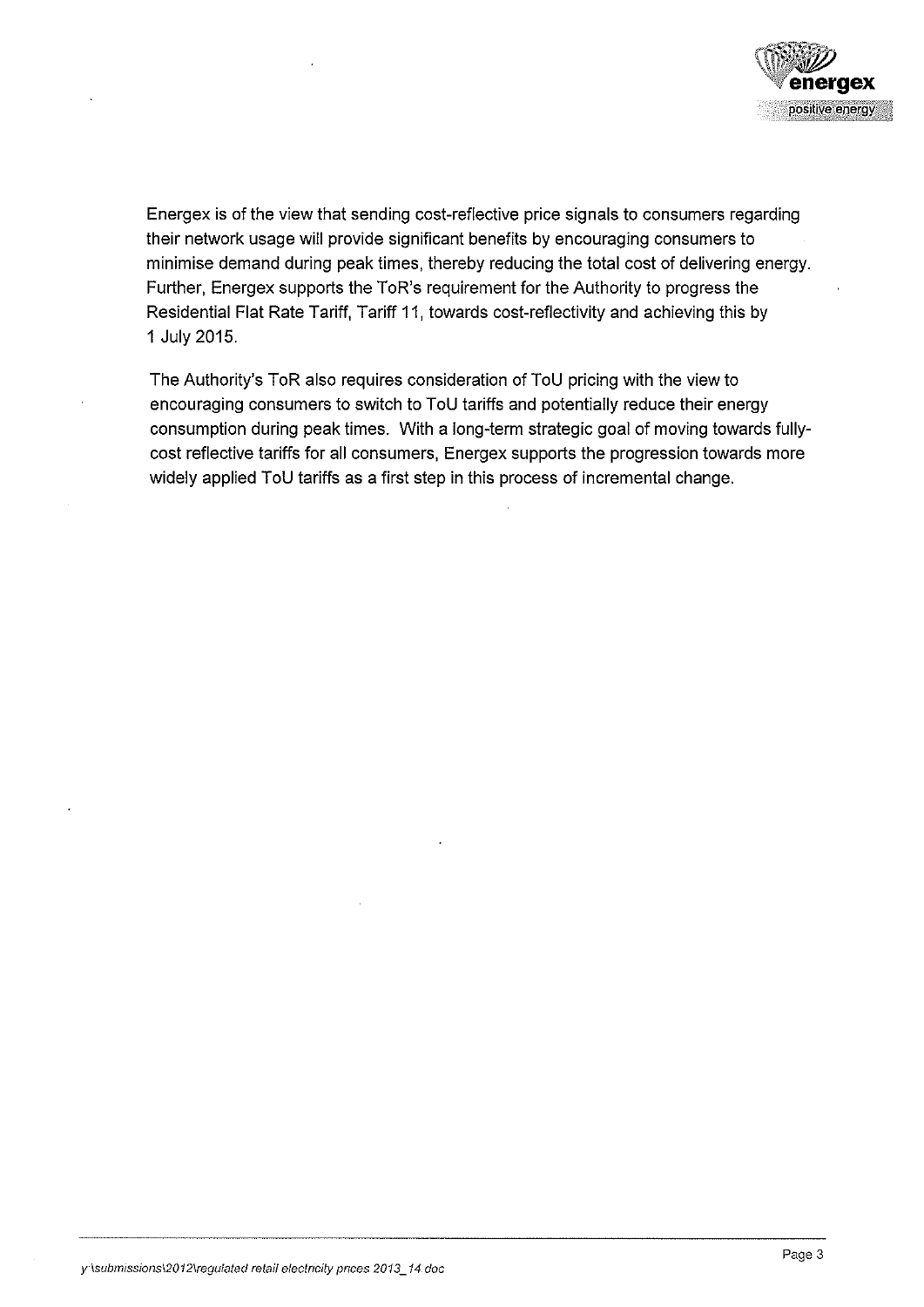

## **3 Response to Specific Matters raised in the ToR**

Section 1.1 of the Authority's Interim Paper identified a number of specific matters specified in its Delegation and ToR that the Authority is required to consider when setting retail electricity tariffs and prices. This section provides Energex's comments in response to each of these specific matters.

#### **3.1 N + R cost build-up approach**

Energex supports continuing the use of the N+R methodology for setting regulated retail electricity prices. By allowing the direct pass through of Energex's 'N', Energex is in a position to send a price signal that is cost-reflective and can be preserved in the final regulated tariff offering. Prices signals are also used to support Energex's demand management strategy, preserving these signals ensures the intended demand management benefits can be realised.

Energex believes consumers should be provided with sufficient information to make informed decisions regarding their electricity usage, balanced with the need for simplicity and added value to the consumer. Energex supports the outcome of the 2012/13 Review of Regulated Retail Electricity Tariffs and Prices where it was determined that small consumers would not see their network tariff as a specific item on their bill. Should this outcome be revised, any costs associated with the proposal to separately identify Network and Retail costs on a consumer's bill should only be considered if the benefits of doing so can be justified.

#### **3.2 Time of Use pricing**

The Authority's ToR also requires consideration of TaU pricing with the view to encouraging consumers to switch to TaU tariffs and potentially reduce their energy consumption during peak times.

Energex supports encouraging consumers to switch to TaU tariffs to assist in minimising electricity price increases by reducing the extent of network augmentation required to ensure sufficient capacity for peak demand.

Energex supports the Authority reconsidering its approach to calculating TaU tariffs and encourages the Authority to revise its approach to calculating the 'R' component. Energex believes that an 'R' component comprising TaU Energy charges would support price signals provided by the 'N' component.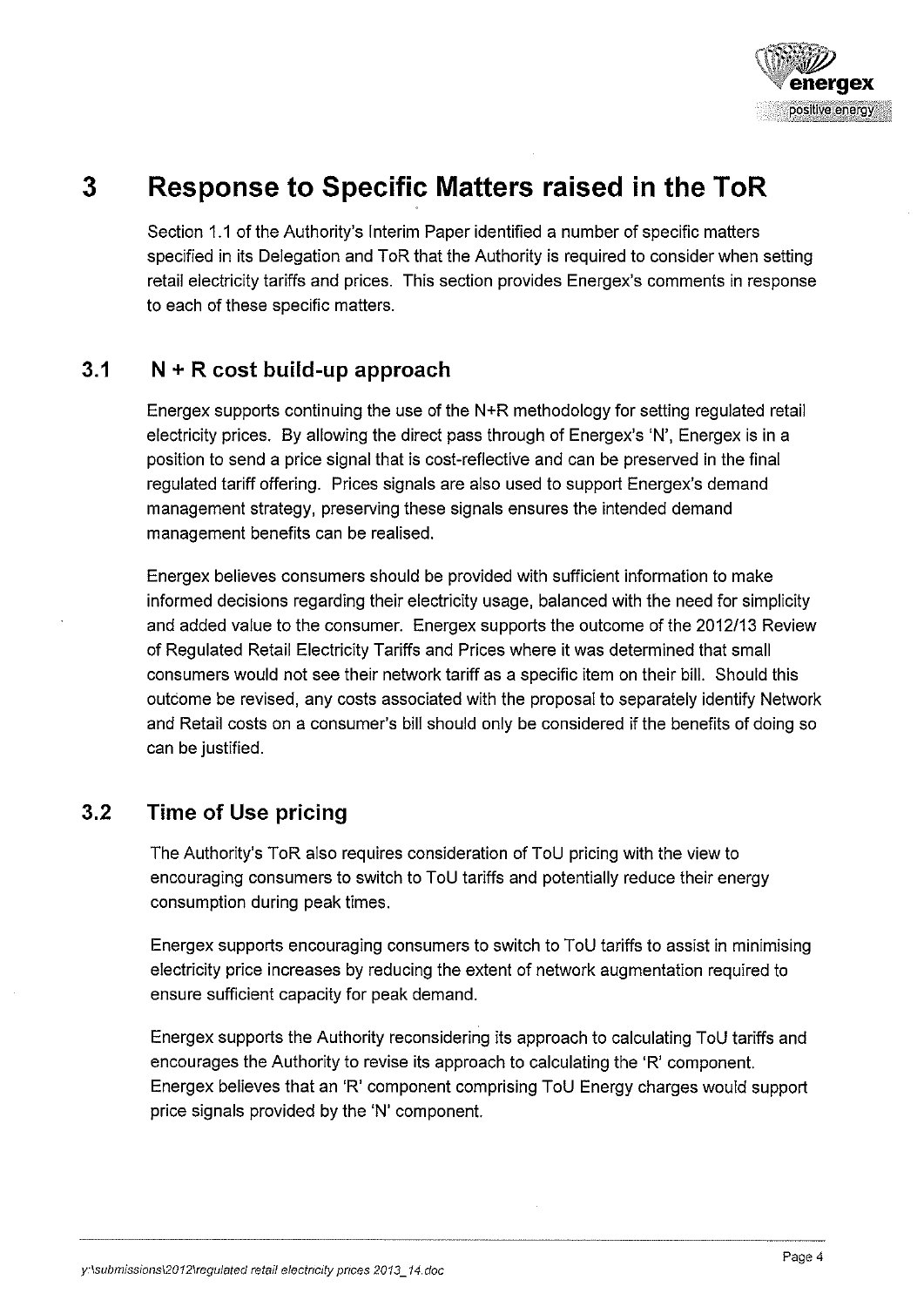

Furthermore, the current variance between the Fixed Charges for Tariff 12 and Tariff 11, resulting from the freeze on Tariff 11, has diminished the appeal of Tariff 12 by introducing a difference in the Fixed Charge.

Energex notes that the effectiveness of any approach to pricing Tariff 12, including introducing ToU Energy charges or altering Fixed Charges, will be enhanced through equivalent treatment of these two tariffs.

#### **3.2.1 Strategic use of ToU tariffs**

In addition to reducing energy demand during peak periods and, consequently, electricity prices, Energex encourages a move towards ToU tariffs (preferably capacity and/or demand-based) as a first step towards achieving its long-term strategic goal of implementing more effective price signals.

The progression towards more effective prices signals is supported by introducing tariff structures comprising ToU elements (such as residential ToU or the proposed new large business ToU Demand tariff) that account for the time of a consumer's demand and the impact this has on available network capacity. During the residential peak demand period, 4pm - 8pm, capacity on the network is limited and, as a result, the value of electricity is at a premium during this time. ToU pricing reflects this premium value by charging a higher, more cost-reflective rate during the peak period.

#### **3.3 Network cost component**

Energex supports the Authority's approach to calculating the 'N' component of regulated retail electricity prices. As large consumers in the Energex network area no longer have access to notified prices (since 1 July 2012) it is reasonable that large consumer tariffs be set based on Ergon Energy's 'N' as it is only large consumers in the Ergon Energy network area that are subject to these tariffs.

### **3.4 Transitional arrangements**

#### **3.4.1 Tariff 11**

Energex recognises and appreciates the need to transition the residential Tariff 11 from the historical structure to the appropriate N+R structure that is reflective of the cost components.

There are a range of factors contributing to Tariff increases, including the recovery of the costs of funding the Solar Bonus Scheme. Any delays to this transition, and in particular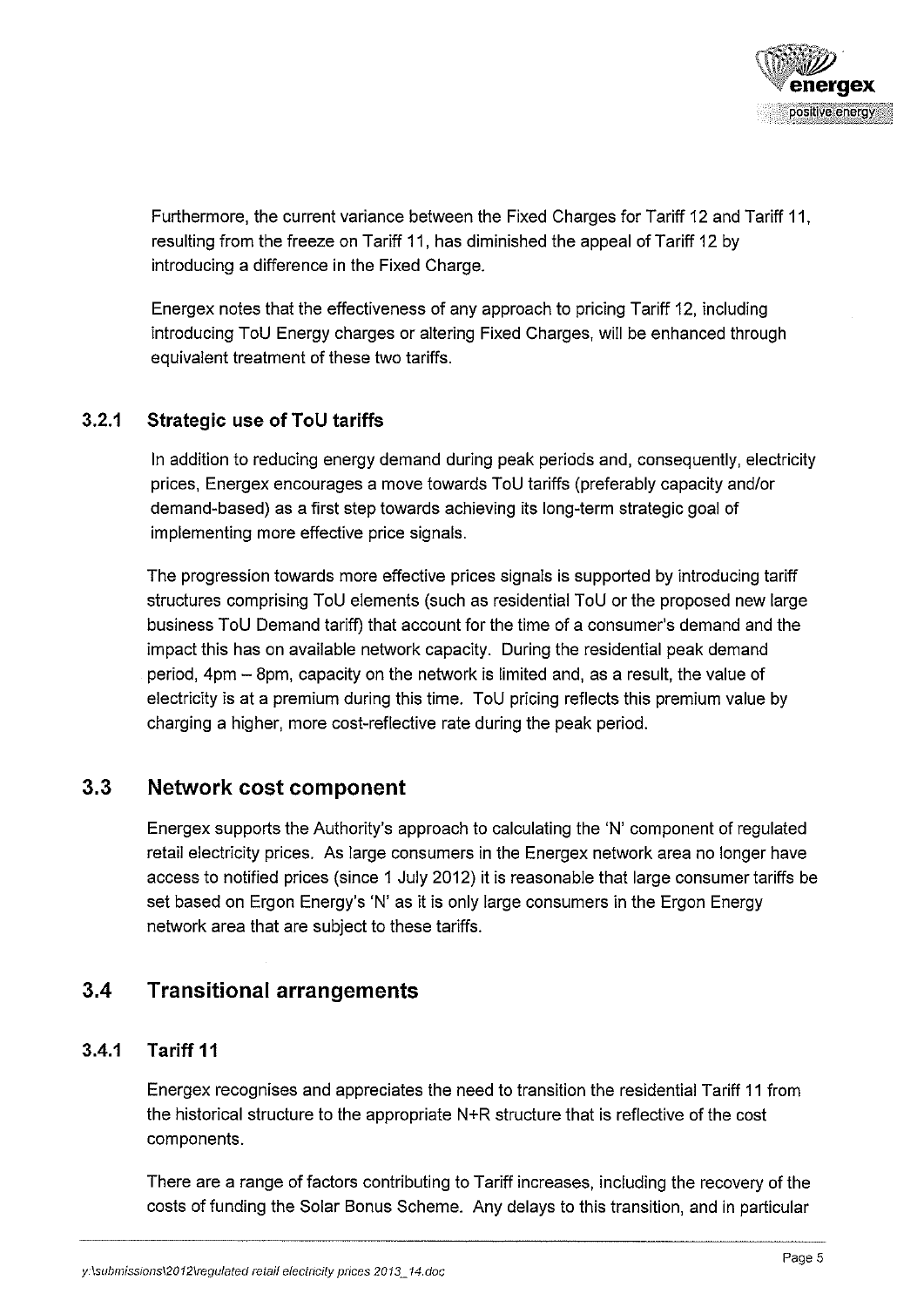

any constraint of network prices, will result in recoveries in future years unless an alternate source of funding is utilised. Energex is forecasting the moderation of network prices beyond 2013114 and would encourage the QCA to consider options that could offset the transitional tariff path against future tariff increases outside of the economic regulatory framework.

In accordance with the Rules, the network tariff will continue to be presented to the AER for approval at its real price.

#### **3.4.2 Existing obsolete tariffs & applying transitional arrangements**

As per Energex's submission to the Authority in response to the 2012/13 Draft Determination on Regulated Retail Electricity Prices, Energex believes the transition period of 12 months for obsolescent tariffs, that was ultimately included in the Gazette, is a sufficient transition period.

Energex acknowledges that for many consumers, especially business consumers, the transition between tariffs following wide-spread reforms can be difficult to manage, especially where transitions have involved changes to peak / off-peak times or switching from consumption to demand-based tariffs. A 12 month transition period provides sufficient time and opportunity for consumers to respond and adjust to the new price signals. As such, in pursuit of progressing to cost-reflective tariffs, Energex believes no additional transition arrangements, including for large consumer tariffs, are required.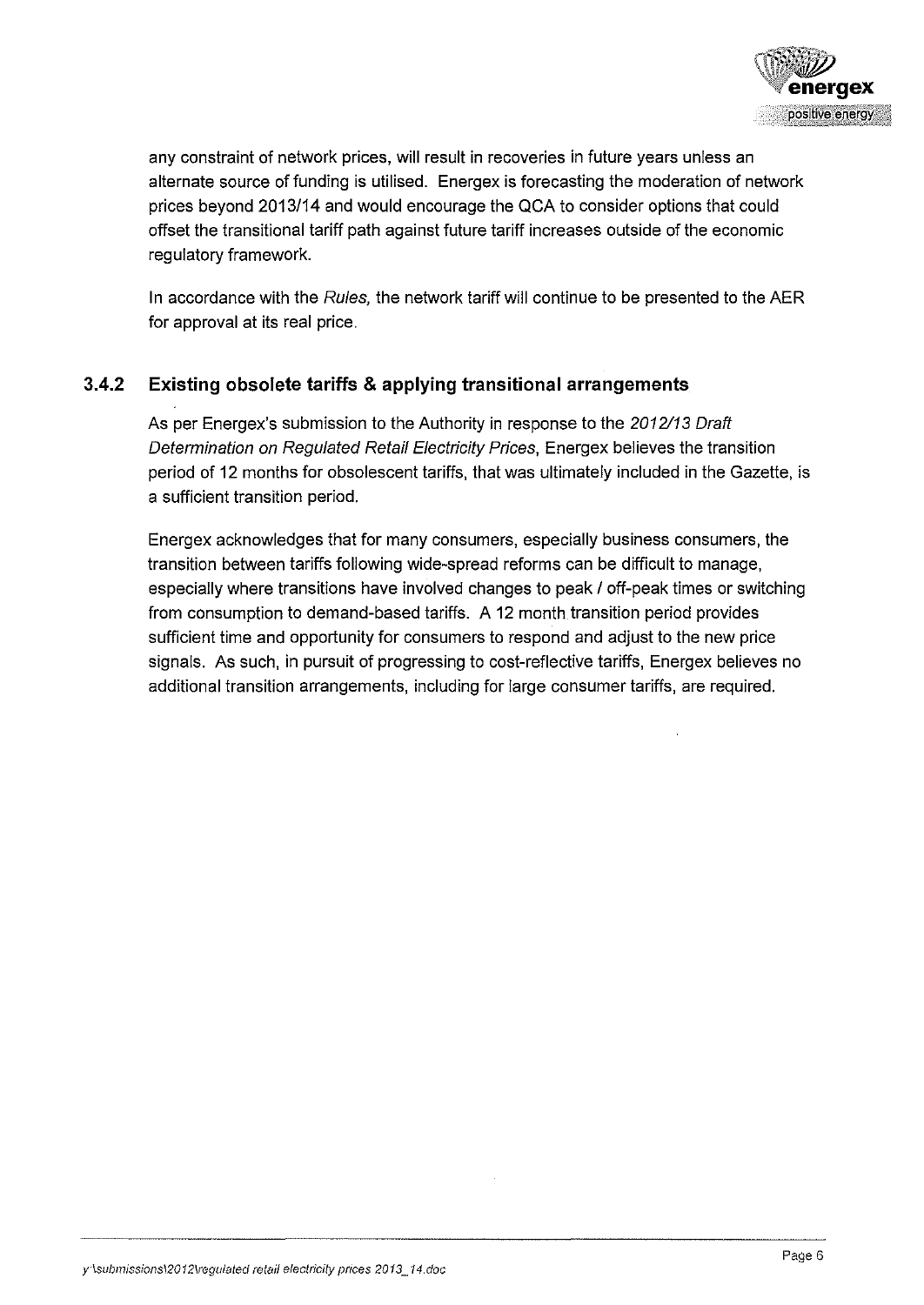

## **4 Response to Other Matters raised in the ToR**

This section provides Energex's comments in response to various other matters included in the ToR that Energex believes are relevant to the Authority's task of determining regulated retail electricity prices for 2013/14 to 2015/16.

#### **4.1 Period of delegation**

Energex supports the Authority being delegated responsibility for setting the regulated retail electricity prices for the three year period, until 2015/16, thereby providing continuity and stability in development of tariffs during this period.

This extended Delegation will allow the Authority to take a longer-term view of price setting and implementing transitional arrangements for consumers who are subject to tariff changes. Further, this provides the Authority with the opportunity to set prices for the first year of Energex's 2015-20 AER Regulatory Determination period which will ensure any tariff changes introduced at the commencement of the period are managed in a way that is consistent with the preceding years.

### **4.2 Cost of service provision**

The Authority's ToR requires it to consider the actual costs of making, producing and supplying electricity.

Since the 'N' component of prices is treated as a pass-through under the N+R approach, ensuring cost-reflectivity in the calculation of the 'R' component of prices will complement the cost-reflective 'N' to ensure that consumers' total electricity costs reflect the real and total cost of their service provision.

### **4.3 Consultation timeframes**

The Authority's Delegation and ToR places a strong emphasis on stakeholder and consumer consultation. The Delegation specifies that the Authority must undertake 'extensive consultation' not limited to consultation activities specified in the ToR, which includes publishing an Interim Paper and Draft Price Determination. The ToR specifies annual timings for publishing these documents which are included in Table 1.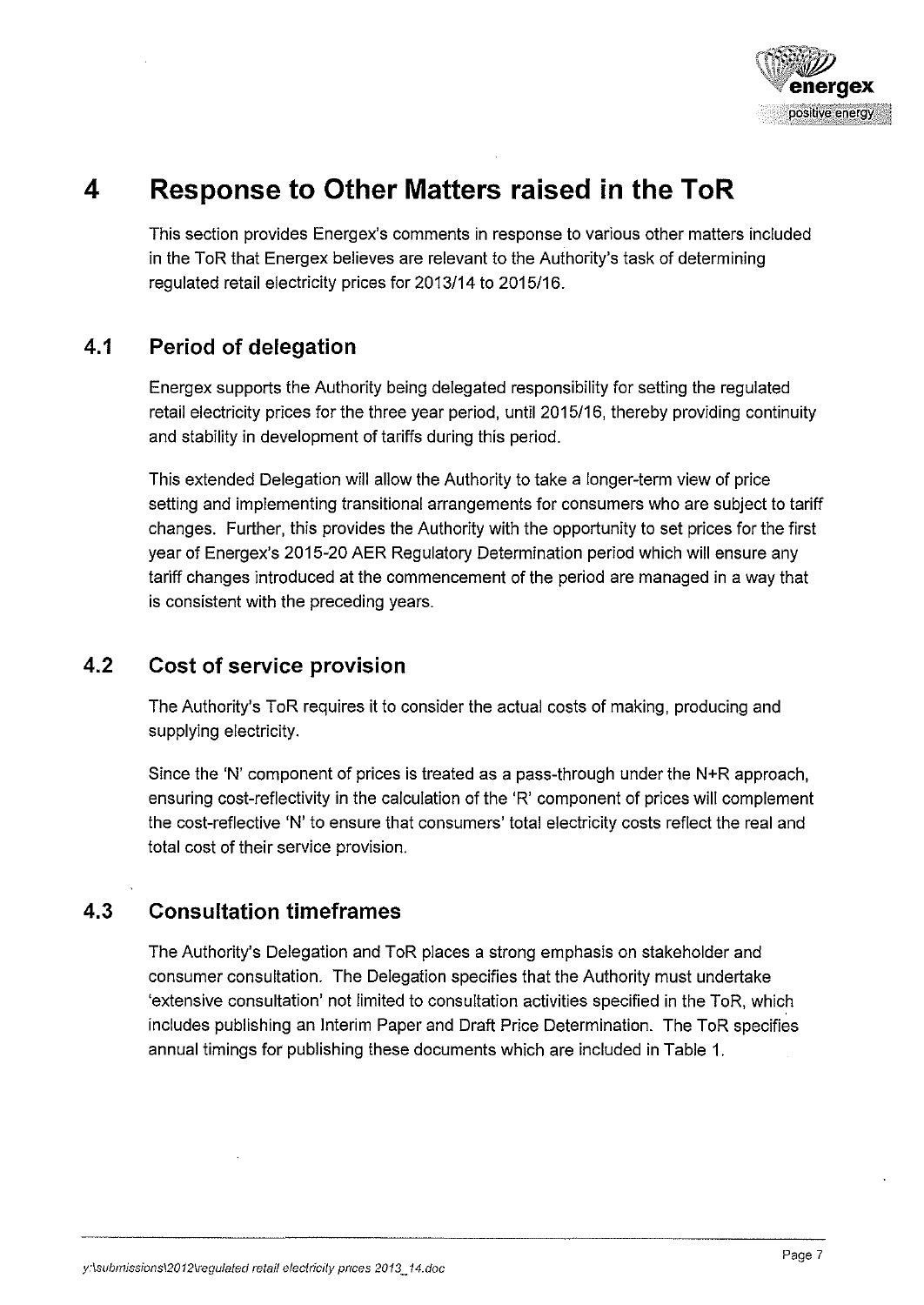

|  |  |  |  |  |  |  | Table 1 Dates for publication of QCA Documents |
|--|--|--|--|--|--|--|------------------------------------------------|
|--|--|--|--|--|--|--|------------------------------------------------|

| <b>Document</b>            | <b>2013/14 dates</b> | 2014/15 & 2015/16 dates |
|----------------------------|----------------------|-------------------------|
| Interim consultation paper | 21 September 2012    | 30 August each year     |
| <b>Draft Determination</b> | 15 February 2013     | 13 December each year   |
| <b>Final Determination</b> | 31 May 2013          | 31 May each year        |

For Energex, this proposed timing for the publication of the Draft Determination in 2014/15 and 2015/16 poses a number of risks, due to the tight timeframes within which Energex's draft prices would need to be prepared and the lack of alignment between the QCA's timing and the AER timing.

Under Chapter 6 (section 6.18) of the Rules, DNSPs are required to submit an annual pricing proposal to the AER at least two months prior to the commencement of the new financial year, i.e. 30 April. Final prices are not approved by the AER until 31 May.

In order to produce accurate, cost-reflective prices, Energex relies on several key inputs, for its Pricing Model, including, but not limited to:

- Designated Pricing Proposal Charges (DPPC), which are provided to Energex by Powerlink, are not available in time to be included in draft network prices. Under their contract terms, Powerlink is required to provide Energex with its Draft DPPC charges annually on 20 March;
- The Consumer Price Index (CPI) figure, which the AER requires Energex to base on the Weighted Average of Eight Capital Cities from March in year t-2 to March in year t-1. This information is made available annually around 24 April;
- Final audited information for under / over recoveries from previous years, including Distribution Use of System (DUoS) charges, DPPC, Capital Contributions and Solar PV. This information is not finalised or submitted to the AER until 15 November each year; and
- Only preliminary energy, consumer numbers and demand forecasts are available at the end of November each year.

To date, Energex has been required to submit draft prices to the Authority for inclusion in its Draft Determination at least six weeks prior to publication. Assuming this lead time continues, in order for the Draft Determination to be published on the 13 December 2012, Energex would need to submit Draft Prices to the Authority by the end of October 2012.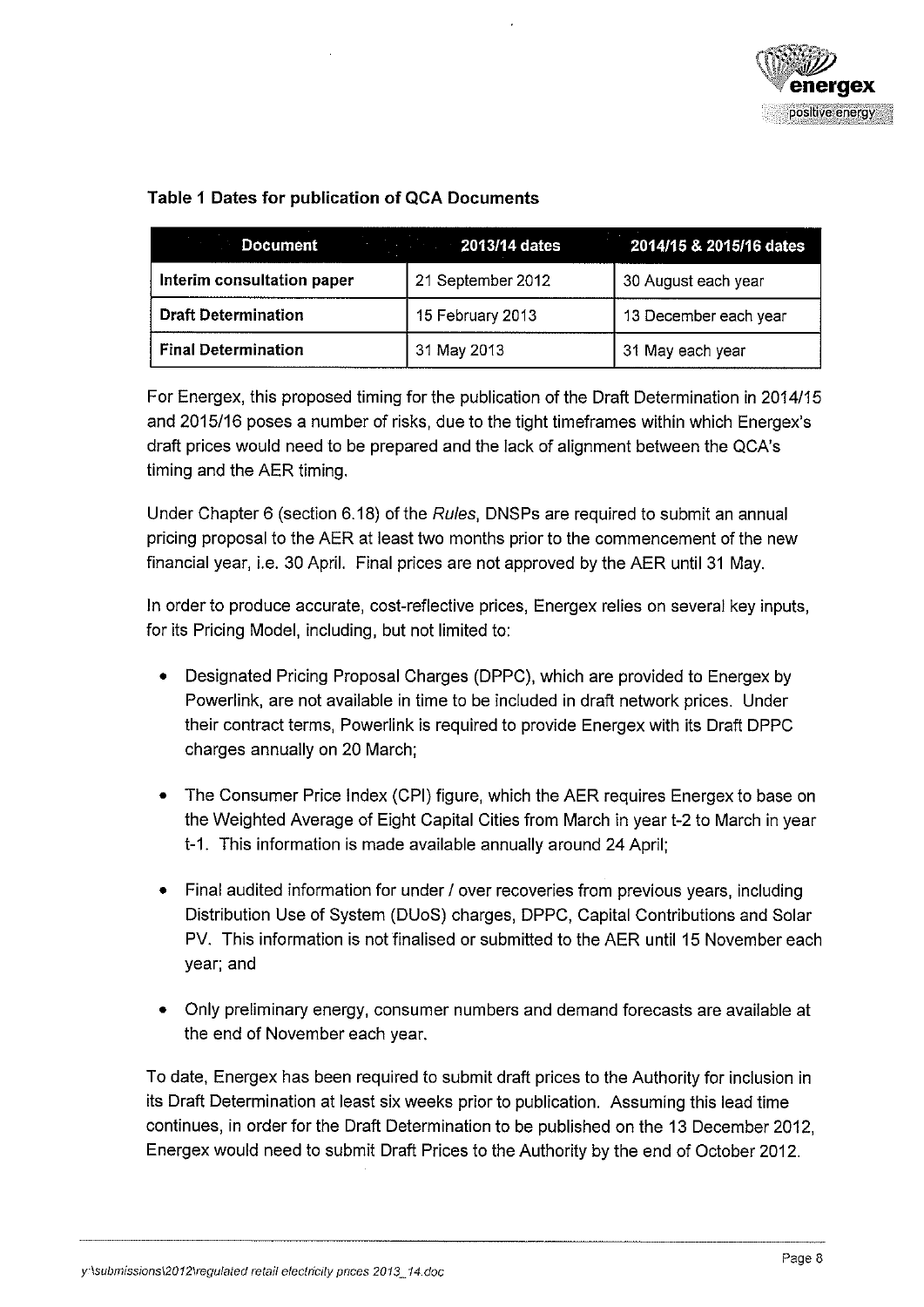

If Energex were to wait for all key inputs prior to issuing prices to the Authority to ensure no change was required, Energex would submit prices on 30 April 2013 for inclusion in the Authority's Final Determination; however, these prices would be subject AER Approval which doesn't occur until 31 May 2013. In future, with improved modelling capabilities, prices that are more accurate and cost-reflective may be available within a shorter timeframe.

Although Energex could estimate the various key inputs (as listed above) to produce Draft Prices only in time to meet the Authority's requirements, they would be based on many assumptions and subject to change. Once the actual values of the key inputs are known and fed into the Pricing Model, the Final Prices may vary from the Draft Prices. In Energex's view, acceptance by the stakeholders and consumers that Draft Prices and Final Prices may vary is necessary for the timings to be feasible.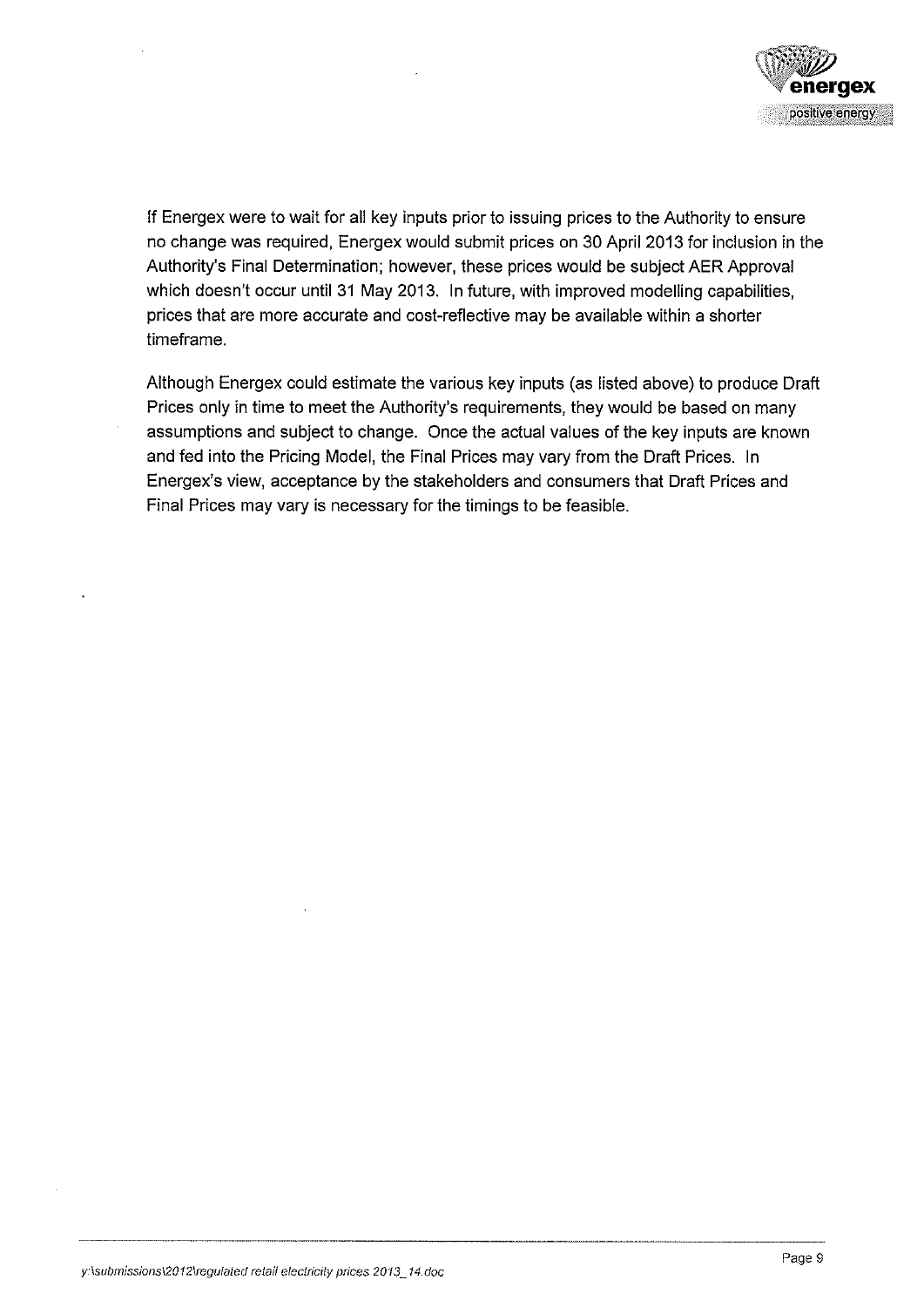

## **5 Additional Matters for consideration**

This section details additional matters Energex wishes the Authority to consider when determining regulated retail electricity prices for 2013/14 to 2015/16.

### **5.1 Capability of existing metering**

Energex's current reliance on kW.h consumption-based charging for residential consumers is a direct consequence of existing metering capability limitations. Most small and residential consumers currently have single register kW.h accumulation metering which precludes the measurement of demand in kV.A and prevents ToU pricing.

Energex commenced the procurement of three-register ToU capable meters in 2005. Approximately 300,000 small consumers in Energex's region now have electronic meters that are both ToU and profile capable and are read as accumulation meters, with all new consumer connections receiving electronic meters.

These meters would not require a metrological change if they were reprogrammed for ToU tariffs and read manually as they are still being read as an accumulation meter. All meters currently procured by Energex are capable of being programmed with three-rate ToU data displayed and can be read as an accumulation meter.

At this stage, to support the adoption of the residential ToU tariff on 1 July 2012, where a residential consumer does not have a ToU capable meter but wishes to change to the residential ToU tariff, Energex will replace the meter at no cost to the consumer. However, there are still a large number of residential consumers who still have electromechanical meters with a single accumulation register.

For widespread adoption of ToU and / or demand-based tariffs for small and residential consumers, an accelerated roll-out of electronic interval meters is required. From a practical perspective, a phased roll-out would be required and Energex would consider various options such as first come basis, minimum threshold or on a geographical basis for any roll-out of three-register meters. A key consideration of the preferred option would be the availability and efficient use of resources to undertake the meter replacement program.

#### **5.2 Consumer understanding of tariffs**

In April 2012, Energex commissioned independent market research firm, Colmar Brunton, to undertake research into Queensland residential electricity consumer perceptions, issues and behaviours regarding reactions to the proposed new tariff structures (including Time of Use) outlined in the Authority's 2012/13 Draft Determination on Regulated Retail Electricity Prices. 1,972 consumers were surveyed.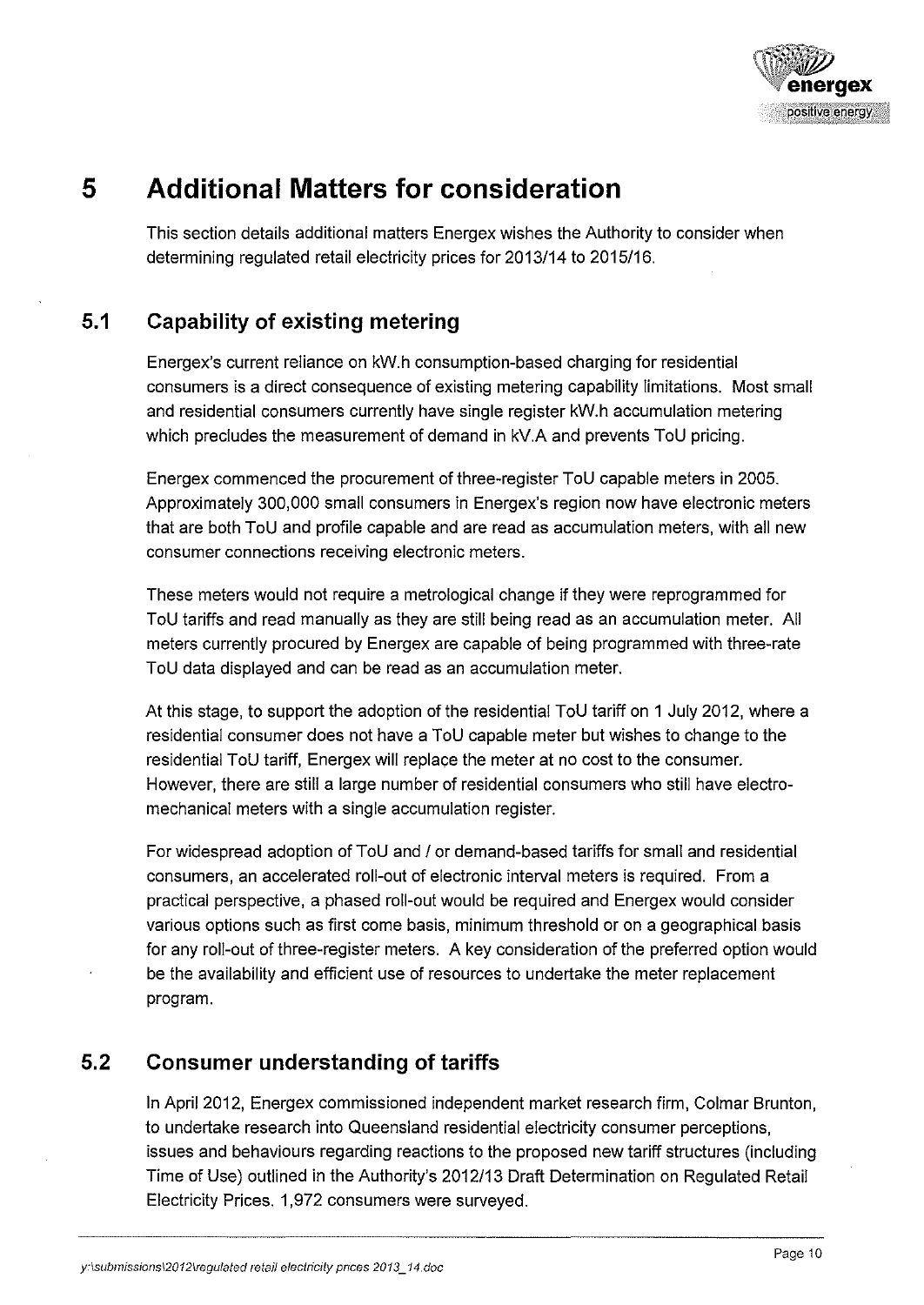

Some of the key findings were:

- Only 10% of respondents claimed they know a lot about peak demand or the then available residential tariffs (Tariff 11 and controlled load tariffs 31 and 33), demonstrating a low level of knowledge and understanding of tariffs.
- Nearly half of respondents (48%) said they had never heard of or knew nothing about the then available residential tariffs.
- 53% of respondents indicated that they did not know what tariff was currently used in their household, with the lack of awareness significantly higher (79%) among residents 29 years and under.
- 67% of respondents aged 29 years or under indicated that they had never thought about their electricity tariff, with 25% of them indicated that they did not care about the tariff they were on.
- Only 39% of respondents were aware that the Queensland Government was announcing changes to the electricity tariff structure for 2012/13.
- With reference to Tariff 11, which is a flat rate, 44% of respondents thought that electricity used between 4pm and Sam was more expensive on that tariff.

Overall, the outcomes of the research indicates that, among consumers, especially those aged 29 years or under, there is a significant lack of understanding about the types of electricity tariffs and their structures. Moreover, for consumers aged 29 years or under, research indicates that there is little interest in electricity prices and, overall, a high level of disengagement. With growing public interest in electricity prices and extensive media coverage pertaining to prices, especially since June 2012, it is reasonable to expect that knowledge and understanding of tariffs will have increased among consumers.

At the time of the survey, only 13% of respondents indicated they had never heard of peak demand; this is likely to have decreased since then, but provides a good foundation for increasing awareness and understanding of Tariff 12 (residential ToU) with the view to improving the uptake in 2013/14.

Energex believes that it is reasonable to say that, among Queensland electricity consumers, more education about electricity tariffs is required to improve their knowledge and understanding. Not only will this cause consumers to be more aware of their electricity use and able to choose the right tariff for them, it will cause them to be more engaged with the process of establishing regulated retail electricity prices and drive better consultation outcomes.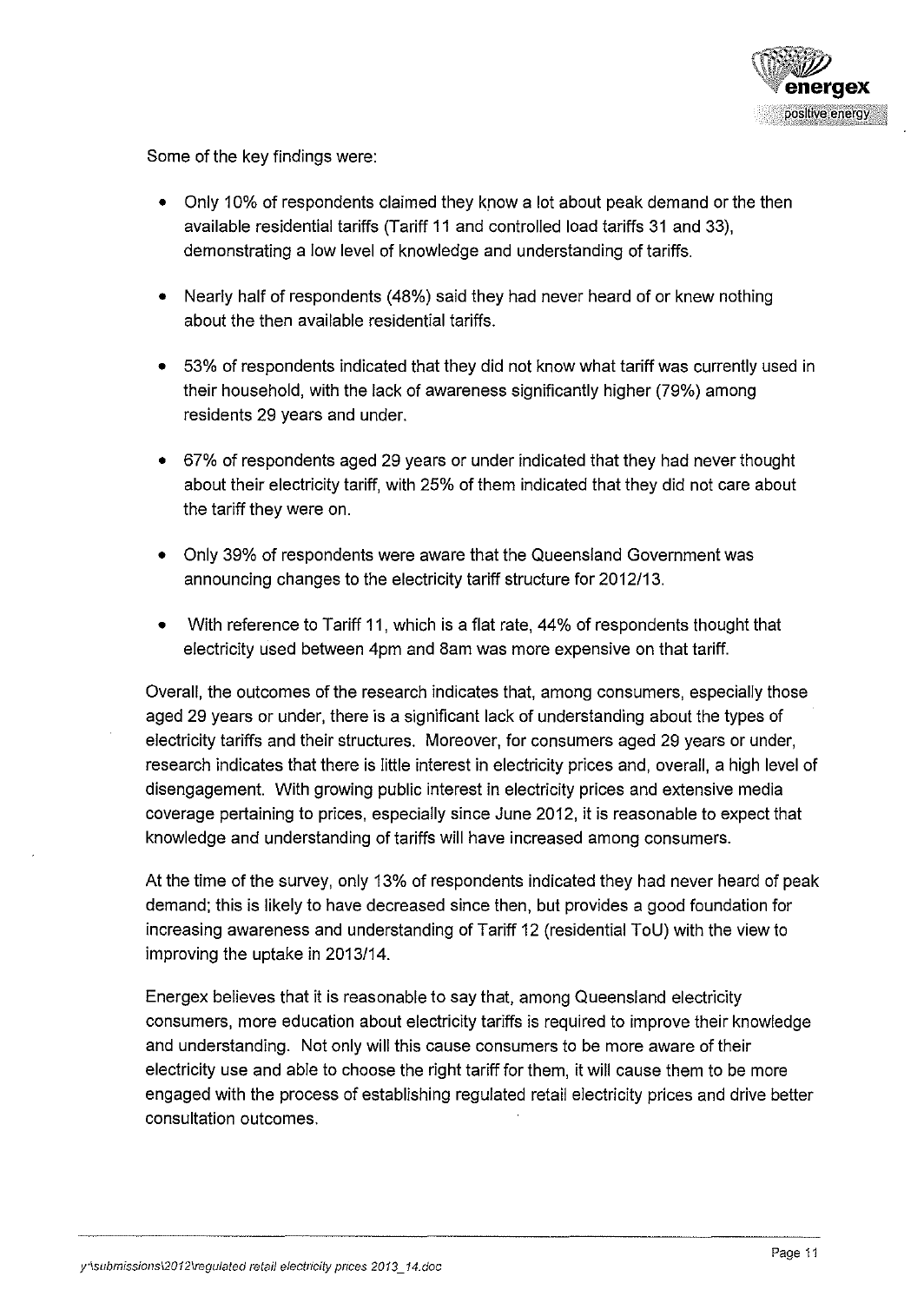

In Energex's view, a consumer education and awareness campaign is critical to the success of any future tariff reform. As electricity retailers are the point of contact for consumers (i.e. their customers) in relation to electricity prices and tariffs, a successful campaign would be dependent on the support and cooperation of electricity retailers.

Energex submits that an integrated approach to a campaign, involving key stakeholders, would be the most effective way of ensuring successful implementation of future tariff reform.